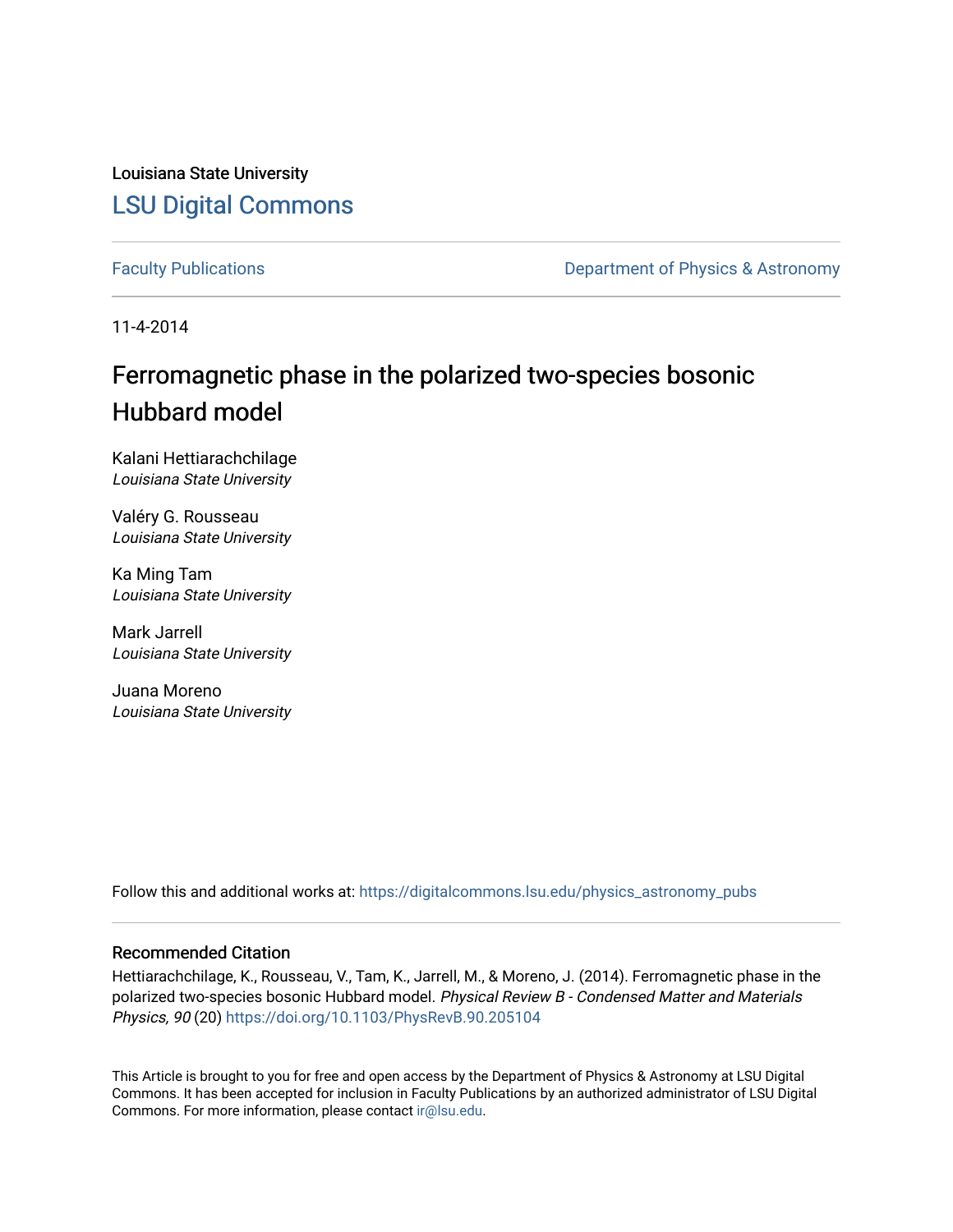## Ferromagnetic phase in the polarized two-species bosonic Hubbard Model

Kalani Hettiarachchilage,<sup>1, 2</sup> Valéry G. Rousseau,<sup>1, 2</sup> Ka-Ming Tam,<sup>1, 2</sup> Mark Jarrell,<sup>1, 2</sup> and Juana Moreno<sup>1, 2</sup>

<sup>1</sup>Department of Physics and Astronomy, Louisiana State University, Baton Rouge, Louisiana 70803, USA

 $^{2}$ Center for Computation and Technology, Louisiana State University, Baton Rouge, LA 70803, USA

(Dated: August 13, 2018)

We recently studied a doped two-dimensional bosonic Hubbard model with two hard-core species, with different masses, using quantum Monte Carlo simulations [Phys. Rev. B 88, 161101(R) (2013)]. Upon doping away from half-filling, we find several distinct phases, including a phase-separated ferromagnet with Mott behavior for the heavy species and both Mott insulating and superfluid behaviors for the light species. Introducing polarization, an imbalance in the population between species, we find a fully phase-separated ferromagnet. This phase exists for a broad range of temperatures and polarizations. By using finite size scaling of the susceptibility, we find a critical exponent which is consistent with the two-dimensional Ising universality class. Significantly, since the global entropy of this phase is higher than that of the ferromagnetic phase with single species, its experimental observation in cold atoms may be feasible.

PACS numbers: 02.70.Uu,05.30.Jp

#### I. INTRODUCTION

One of the frontiers of condensed matter physics is the study of competing quantum phases such as coexistent and inhomogeneous phases, quantum criticality, and secondary ordered phases close to quantum critical points.<sup>[1](#page-6-0)[–6](#page-7-0)</sup> These exotic phenomena in strongly correlated systems occur due to the competition and cooperation between the spin, charge, lattice, and orbital degrees of freedom.[7](#page-7-1) Unfortunately, it is often difficult to differentiate the effect of these degrees of freedom in real materials. However, the advance of optical lattice experiments provides a tantalizing opportunity to study competing phases via controlled external parameters. $8-10$  $8-10$ 

The experimental tunability of Hamiltonian parame-ters using laser and magnetic fields<sup>[11](#page-7-4)[,12](#page-7-5)</sup> allows the realization of strongly correlated model Hamiltonians. The realization of the Bose-Hubbard model using ultra-cold atoms on optical lattices<sup>[13](#page-7-6)</sup> has led to the observation<sup>[14,](#page-7-7)[15](#page-7-8)</sup> of the Mott-insulator to superfluid phase transition. The Mott insulator phase is characterized by commensurate occupations, gapped excitations and incompressibility in the strong coupling regime. The superfluid phase is characterized by Bose-Einstein condensation, gapless excitations and finite compressibility in the weak coupling regime.

This success has spurred interest in mixtures of atoms which can give rise to even more interesting and complex phases. These include mixtures of bosonic and fermionic atoms[16](#page-7-9)[–19](#page-7-10) (a Bose-Fermi mixture) and mixtures of two different bosonic species (a Bose-Bose mix-ture).<sup>[20](#page-7-11)[–22](#page-7-12)</sup> Moreover, experimental studies of  $85Rb-87Rb$ ,  ${}^{87}Rb^{-41}K$ ,  ${}^{6}Li^{-40}K$  and different alkaline earth mixtures in optical lattices<sup>[23](#page-7-13)[–25](#page-7-14)</sup> have motivated theoretical studies of the two species Bose-Hubbard model.<sup>[26](#page-7-15)[–34](#page-7-16)</sup> The zerotemperature phase diagram of the two-dimensional, twospecies, hard-core bosonic Hubbard model has been studied at half-filling using a combination of mean field and variational methods, $2^6$  and by means of quantum Monte

Carlo simulations.[27](#page-7-17) The rich phase diagram found at half-filling in these studies shows ordered Mott insulating phases including anti-ferromagnetic and super-counterfluid phases in the strong interaction limit. On the other hand, superfluid and antiferromagnetic/superfluid phases are found in the weak interaction limit.[26](#page-7-15)[–30](#page-7-18) Recently, we have included doping dependence as a control parameter to study this model using quantum Monte Carlo simulations. We found several distinct phases including a normal liquid at higher temperatures, an antiferromagnetically ordered Mott insulator, and a region of coexistent antiferromagnetic and superfluid order near half-filling.<sup>[34](#page-7-16)</sup> We also reported a small dome containing a phase-separated ferromagnetic phase away from halffilling at zero polarization.

Though the realization of quantum magnetic phases has gained significant attention, the prominent experimental challenge is to reach the low temperatures and entropies needed to observe these phases. Several different experimental techniques have been proposed to reach such low entropies. $35-37$  $35-37$  Interestingly, a Bose-Fermi mixture may be used to squeeze the entropy of a Fermi gas into the surrounding Bose gas. $38$  This can leave a low entropy heavy Fermi gas by evaporating the entropy absorbed by the light Bose gas. The relatively high global entropy of the phase-separated ferromagnetic phase we found away from half-filling in the two species Hubbard  $\text{model}^{34}$  $\text{model}^{34}$  $\text{model}^{34}$  suggests that this ferromagnet should be easier to access experimentally.

In the experimental setup of boson-boson mixtures, the two species are not always perfectly balanced.<sup>[21](#page-7-22)[,39](#page-7-23)</sup> The evaporative cooling leads to net losses of one of the species, due to the difference in the effective depth of the traps. This can be adjusted by loading different number of atoms for different species into the trap.[39](#page-7-23) This procedure can also be used to set an imbalance amount of atoms for the two species. Most of the previous theoretical or numerical studies on the two-species Bose-Hubbard model do not directly address this imbalance in the ex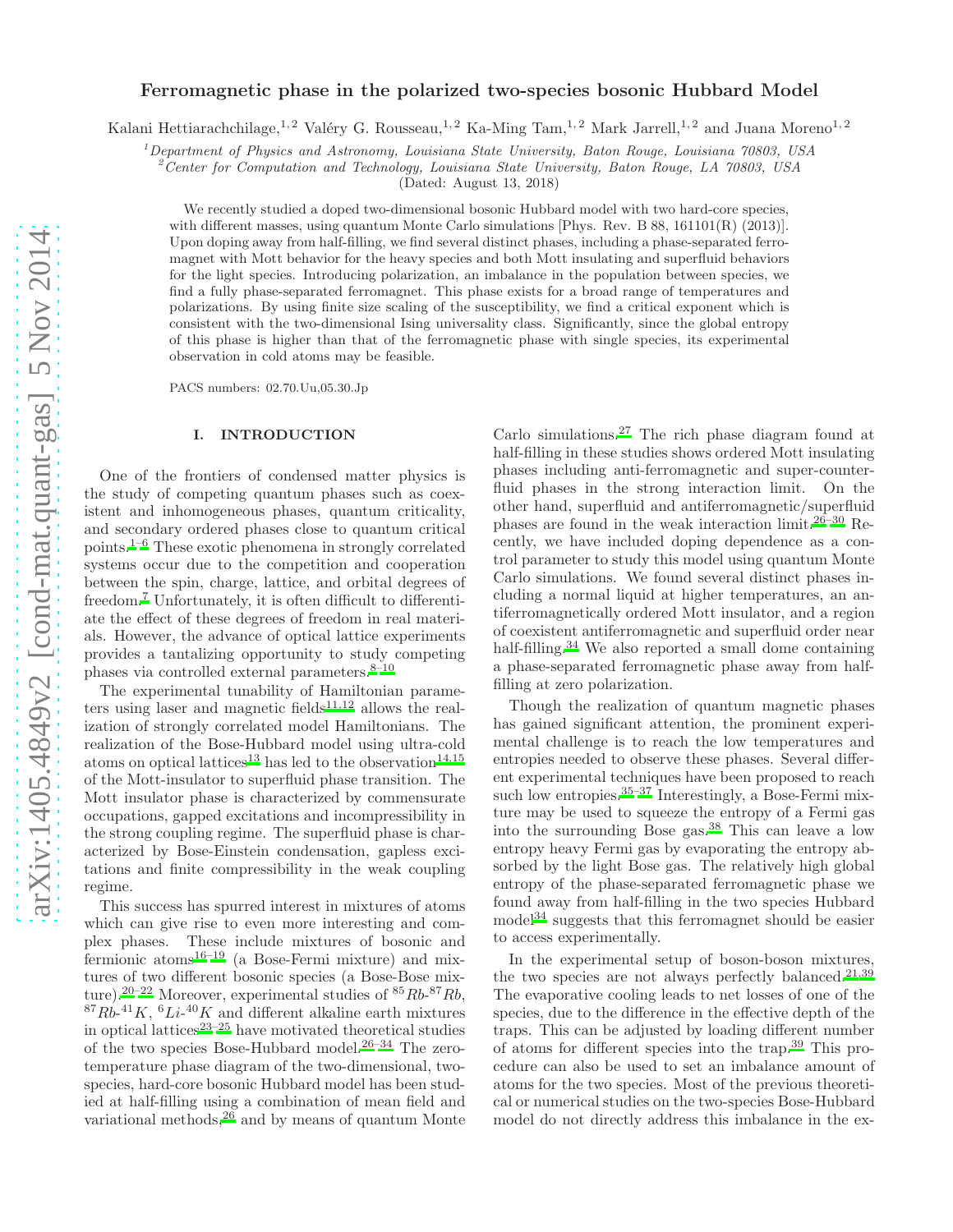perimental conditions.

In this paper, we explore the extent of the phaseseparated ferromagnetic phase as a function of finite polarization, i.e., with a different population for each species. When the polarization is positive (more of the light than heavy particles) we find a larger region of the ferromagnetic phase-separated order, with higher transition temperatures and greater extent in doping. Since this ferromagnetic phase exists for a broad range of sufficiently high temperatures and polarizations together with high global entropies, experimental observation in cold atoms may be achievable.

This manuscript is organized as follows. In section [II](#page-2-0) we describe our model and method. The density versus polarization phase diagram at low temperature is studied in section [III.](#page-2-1) In section [IV](#page-3-0) we discuss the temperature versus polarization phase diagram along an optimal superfluid or maximum ferromagnetic phase line. The momentum distribution of the ferromagnetic and superfluid phases are presented in section [V.](#page-4-0) In section [VI](#page-6-1) we calculate the entropy of the ferromagnetic, antiferromagnetic and superfluid phases. Finally we conclude in section [VII.](#page-6-2)

#### <span id="page-2-0"></span>II. MODEL AND METHOD

The Hamiltonian for the two-species Hubbard model with hard-core heavy, a, and light, b, bosons confined on a two-dimensional square lattice takes the form:

<span id="page-2-2"></span>
$$
\hat{\mathcal{H}} = -t_a \sum_{\langle i,j \rangle} \left( a_i^\dagger a_j + H.c. \right) \n-t_b \sum_{\langle i,j \rangle} \left( b_i^\dagger b_j + H.c. \right) + U_{ab} \sum_i \hat{n}_i^a \hat{n}_i^b, \quad (1)
$$

where  $a_i^{\dagger}$  ( $b_i^{\dagger}$ ) and  $a_i$  ( $b_i$ ) are the creation and annihilation operators of hard-core bosons  $a$  and  $(b)$ , respectively, with number operators  $\hat{n}_i^a = a_i^{\dagger} a_i$ ,  $\hat{n}_i^b = b_i^{\dagger} b_i$  $\sum$ . The sum  $\langle i,j \rangle$  runs over all distinct pairs of first neighboring sites i and j,  $t_a(t_b)$  is the hopping integral between sites i and j for species  $a(b)$ , and  $U_{ab}$  is the strength of the on-site interspecies repulsion.

We perform a quantum Monte Carlo study of the model [\(1\)](#page-2-2) by using the Stochastic Green Function algo-rithm<sup>[40](#page-7-24)[,41](#page-7-25)</sup> with global space-time updates<sup>[42](#page-7-26)</sup> to solve the canonical ensemble on  $L \times L$  lattices. We focus on the polarized phase diagram, with polarization  $P = \frac{N_b - N_a}{L^2}$ and total density  $\rho = \frac{N_b + N_a}{L^2}$ , with  $N_a$  and  $N_b$  the number of heavy a and light  $\bar{b}$  particles, respectively. For the other parameters we use the same values as in Ref. [34](#page-7-16), namely  $t_a = 0.08 t$ ,  $t_b = t$ , and  $U_{ab} = 6t$ , where  $t = 1$ .



<span id="page-2-3"></span>FIG. 1: (Color online) The total density,  $\rho = \frac{N_b + N_a}{L^2}$ , versus polarization,  $P = \frac{N_b - N_a}{L^2}$ , phase diagram at very low temperature. The transition temperatures associated with the data points are obtained from finite-size scaling calculations. The boundaries between the phases are estimated for  $\beta t = 60$ and  $L = 10$  with  $t_a = 0.08t, t_b = 1.00t$ , and  $U_{ab} = 6t$ . The boundaries may slightly change for the ground state. The red area shows the phase-separated ferromagnet (FM). The green area shows the region of superfluidity of both a and b species  $(SF_{ab})$ . The white region represents the superfluidity of light b particles  $(SF_b)$ except that the system is an antiferromagnet at half-filling ( $\rho = 1$  and  $P = 0$ ), and there is an antiferromagnetic to superfluid phase-separated region near half-filling  $(1.0 < \rho < 1.1$  and  $P = 0$ ) as discussed in Ref. [34](#page-7-16). Both particles are in a Mott insulating phase whenever their individual densities are integers (0 or 1). The blue squares indicate the transition temperatures from the light species superfluid to the ferromagnetic phase. The red circles correspond to the transition temperatures from the light species superfluid to the phase where both species are superfluid. The black dotted line,  $N_b + \frac{N_a}{2} = L^2$ , follows the highest ferromagnetic critical temperature. The phase diagram as a function of temperature along this black dotted line is shown in Fig. [4.](#page-4-1) The momentum distributions shown in Fig. [6](#page-5-0) are calculated along the purple dotted line  $(N_a = 0.625L^2)$ , which intersects the black dotted line. The momentum distributions for heavy and light species for three points along the purple dotted line are shown in the bottom panels of Fig. [6.](#page-5-0) The black line is the zero polarization axis.

### <span id="page-2-1"></span>III. PHASE DIAGRAM AT LOW TEMPERATURE

Figure [1](#page-2-3) displays the total density  $\rho$  versus polarization P phase diagram at low temperature. In the thermodynamic limit, a ferromagnetic phase exists in a broad region of densities (red area), heavy  $a$  and light  $b$  particle superfluidity exists in a smaller region of densities (green area), and superfluidity of light b particles (with heavy a particles in the normal state) appears in most of the rest of the phase diagram (white area). Along the zero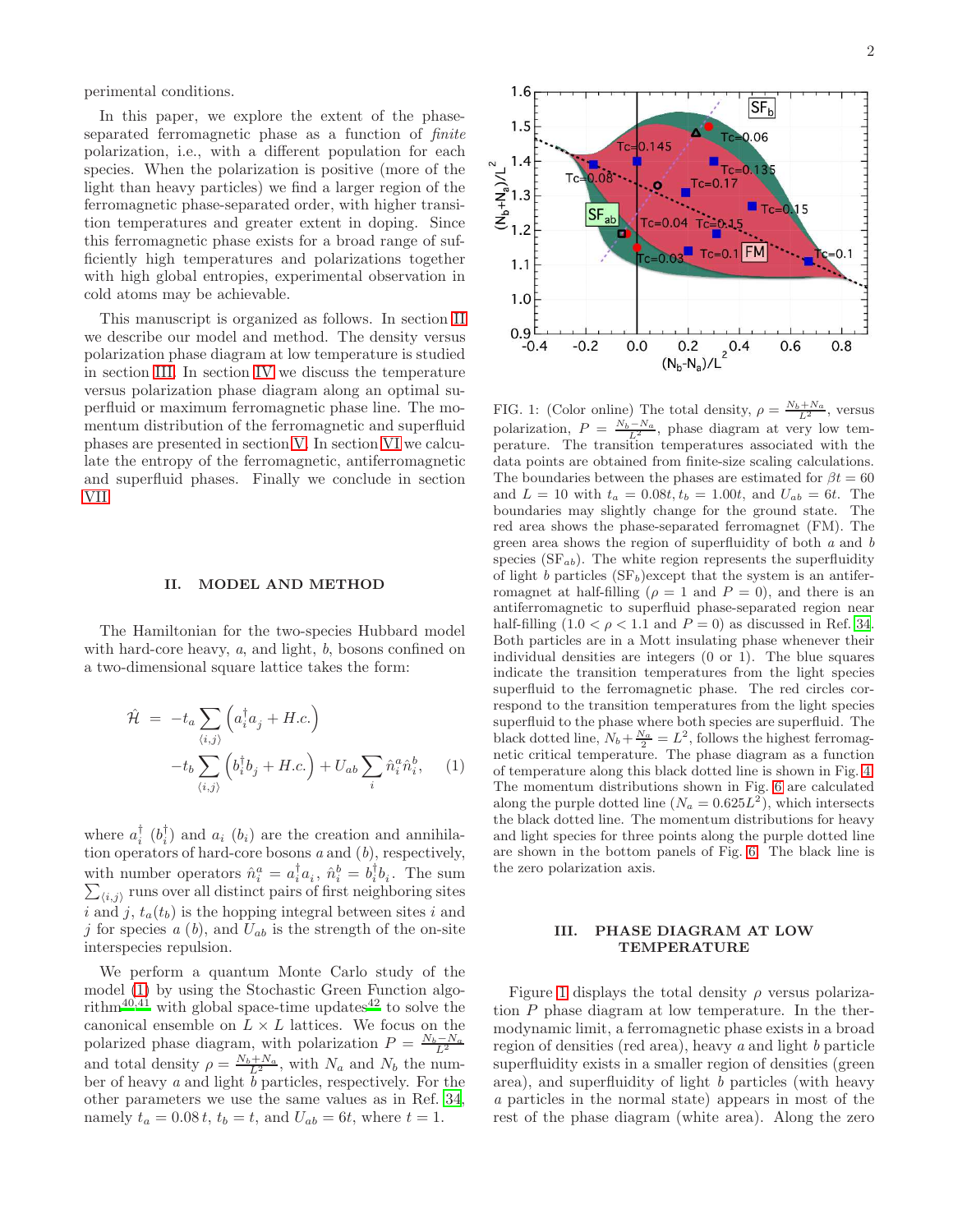polarization axis there is an antiferromagnetic phase at half-filling ( $\rho = 1$  and  $P = 0$ ), and an antiferromagnetic to superfluid phase-separated region for  $1.0 < \rho < 1.1$ and  $P = 0$  as discussed in Ref. [34.](#page-7-16) The black dotted line,  $N_b + \frac{N_a}{2} = L^2$ , follows the highest ferromagnetic critical temperatures (optimal superfluid line). Along this line the system shows fully phase-separated regions of average local densities  $n_a \sim 0$  together with  $n_b \sim 1$ , and  $n_a \sim 1$  with  $n_b \sim 0.5$ . Therefore, the number of light particles,  $N_b$ , is given as  $N_b = (L^2 - N_a) + \frac{N_a}{2}$ (or  $\frac{N_a}{2} + N_b = L^2$ ). In our previous study we did not distinguish between the phase where only the light particles are superfluid from the one where both species are superfluid. The ferromagnetic phase boundaries at zero polarization have also changed slightly.

The blue squares in Fig. [1](#page-2-3) indicate the transition temperature from the light species superfluid to the ferromagnetic phase for the given densities and polarizations. To find these transition temperatures we calculate the ferromagnetic susceptibility for different system sizes and perform a finite-size scaling. The susceptibility is given as  $\chi(\mathbf{k}) = \langle |\mathcal{A}(\mathbf{k})|^2 \rangle - |\langle \mathcal{A}(\mathbf{k}) \rangle|^2$  with

$$
\mathcal{A}(\mathbf{k}) = \frac{1}{\beta} \int_0^\beta \sum_j e^{i\mathbf{k} \cdot \mathbf{r}_j} (n_j^a(\tau) - n_j^b(\tau)) d\tau.
$$
 (2)

Following Ref. [43](#page-7-27) we calculate the ferromagnetic susceptibility ratio,  $R$ , defined as

<span id="page-3-2"></span>
$$
\mathcal{R} = \frac{\chi(0,\varepsilon) + \chi(0,-\varepsilon) + \chi(\varepsilon,0) + \chi(-\varepsilon,0)}{\chi(\varepsilon,\varepsilon) + \chi(-\varepsilon,\varepsilon) + \chi(\varepsilon,-\varepsilon) + \chi(-\varepsilon,-\varepsilon)},\tag{3}
$$

where  $\varepsilon = \frac{2\pi}{L}$ . We impose all the point group symmetries in k-space near  $k \sim 0$  to both the numerator and denominator to reduce the statistical noise associated with quantum Monte Carlo sampling.

The scaling behavior of the ferromagnetic transition temperature is shown in Fig. [2](#page-3-1) where the susceptibility ratio  $R$  is plotted for different system sizes as a function of temperature  $T/t$  at  $\rho = 1.4$  and  $P = 0$ . In Fisher scal- $ing^{44-46}$  $ing^{44-46}$  $ing^{44-46}$ , the susceptibility at small wavenumber should scale as  $\chi \sim L^{\frac{\gamma}{\nu}} g(L^{\frac{1}{\nu}}(T-T_c))$ , where  $\gamma$  and  $\nu$  are the critical exponents for the ferromagnetic susceptibility and correlation length, respectively. By looking at the ratio of the susceptibilities  $\mathcal{R}$ , the  $L^{\frac{\gamma}{\nu}}$  factor is canceled. At the transition, the scaling function  $g(0)$  is independent of L. Thus, the susceptibility ratio  $\mathcal R$  versus temperature  $T$ for different system sizes should cross at the critical temperature  $(T = T_c = 0.145t)$  as it is shown in Fig. [2.](#page-3-1) By choosing the critical exponent of the correlation length as  $\nu = 1$ , the value for a two-dimensional Ising transition, we find that the curves collapse onto one curve near the critical temperature (c.f., the inset of Fig. [2\)](#page-3-1). If the transition is second order by considering symmetry arguments, it should belong to the Ising universality class. However, if we understand the polarized model as a Ising system within an external magnetic field, it is possible that the ferromagnetic transition is first order. Since it



<span id="page-3-1"></span>FIG. 2: (Color online) Scaling behavior of the ferromagnetic susceptibility for the continuous transition from light species superfluid to ferromagnet at  $\rho = 1.4$  and  $P = 0$ . The susceptibility ratios,  $\mathcal{R}$  (Eq. [3\)](#page-3-2), versus temperature,  $T/t$ , for different system sizes cross at the critical temperature,  $T_c = 0.145t$ . The inset shows the scaling near the critical temperature. The curves collapse onto a single curve with the critical exponent of correlation length  $\nu = 1$ . The data points are based on simulation results, the lines are guides to the eye.

is very difficult to distinguish between first and second order phase transitions with our finite size calculations, we can not clarify this issue.

The red circles in Fig. [1](#page-2-3) indicate the superfluid transition temperature for the heavy species. The scaling behavior of the superfluid to normal liquid transition should follow that of the Kosterlitz-Thouless continuous transition. We note that the Hamiltonian [\(1\)](#page-2-2) satisfies the condition (28) of Ref. [47,](#page-7-30) which allows one to relate the superfluid density to the fluctuations of the winding num-ber.<sup>[48](#page-7-31)</sup> In Fig. [3,](#page-4-2) we show the winding number of the  $a$ particles,  $\langle W^2 \rangle$ , as a function of temperature,  $T/t$ , for different system sizes. The order parameter, the superfluid density, has a universal jump of  $\langle W^2 \rangle = \frac{4}{\pi}$  at the critical point.<sup>[49](#page-7-32)</sup> The black dotted line shows  $\frac{4}{\pi}T$  as a function of temperature. We read the crossing temperature,  $T_L$ , for different system sizes. Then we use the relation between the crossing temperature,  $T_L$ , and the cluster size, L,  $T_L - T_c(\infty) \propto \frac{1}{L_c^2}$  $\frac{1}{ln^2(L)}$ ,<sup>[50](#page-7-33)</sup> to find the critical temperature,  $T_c$ , in the thermodynamic limit. The inset of Fig. [3](#page-4-2) displays this scaling. We find  $T_c = 0.03t$  at  $\rho = 1.14$  and  $P=0.$ 

## <span id="page-3-0"></span>IV. PHASE DIAGRAM ON THE OPTIMAL SUPERFLUID LINE

To better understand the phases of the polarized model we investigate snapshots of the average local densities.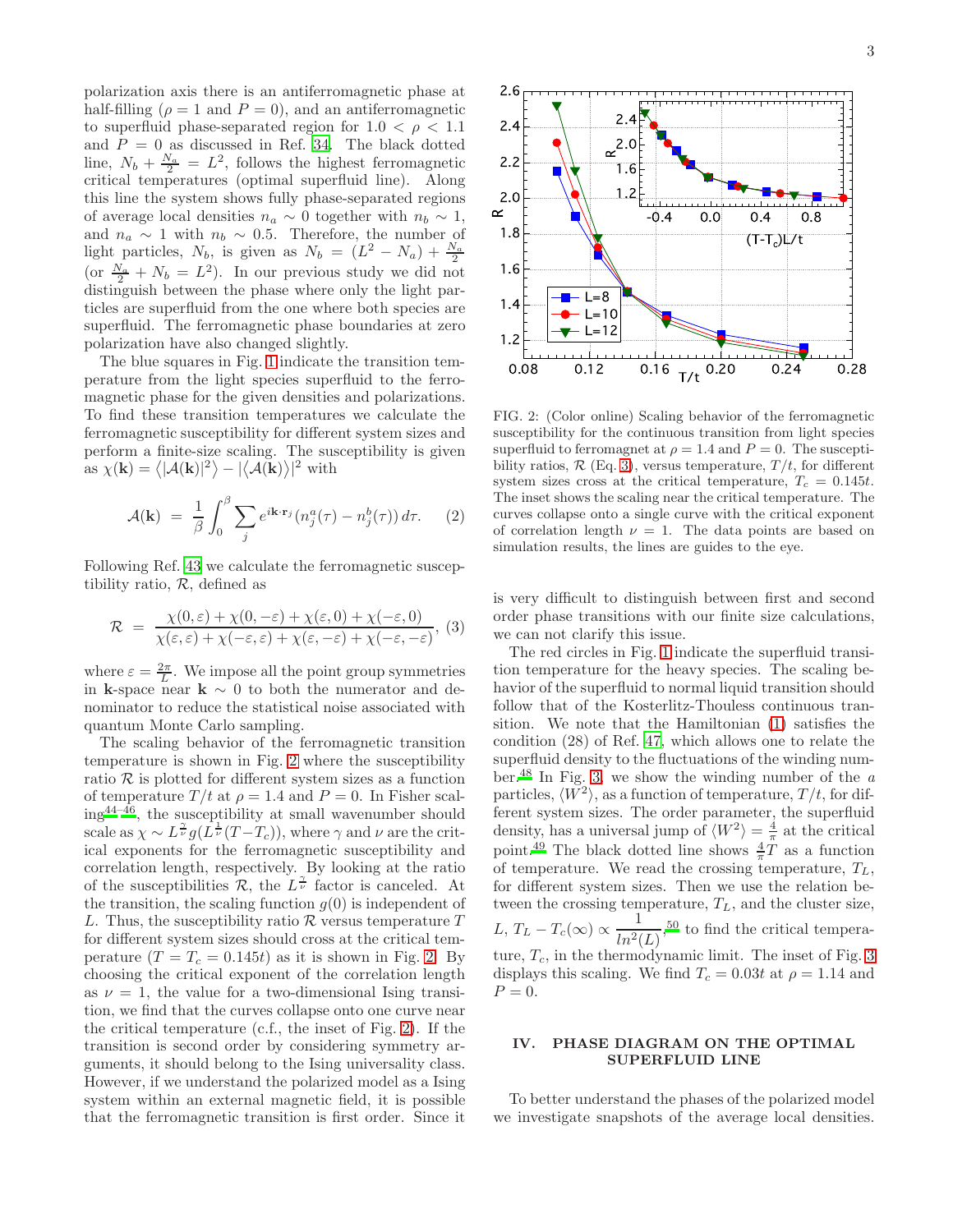

<span id="page-4-2"></span>FIG. 3: (Color online) Winding number of heavy a particles as a function of temperature for different system sizes at  $\rho = 1.14$ and  $P = 0$ . The black dotted line corresponds to  $\frac{4T}{\pi}$  and is used to find the crossing temperature for different system sizes. The inset shows the finite size scaling of the crossing temperatures to find the superfluid critical temperature,  $T_c =$  $0.03t$ , in the thermodynamic limit. The data points are based on simulation results, the lines are guides to the eye.

From the snapshots we propose that superfluid and ferromagnetic states are optimal along the black dotted line shown in Fig. [1,](#page-2-3) where  $\frac{N_a}{2} + N_b = L^2$ , with  $L^2$  the lattice size, and  $N_a$  and  $N_b$  the number of heavy and light atoms, respectively. Along this line the system shows fully phase-separated regions with average local densities  $n_a \sim 0$  and  $n_b \sim 1$  in the Mott region, and  $n_a \sim 1$  and  $n_b \sim 0.5$  in the Mott/superfluid region. The inset of Fig. [4](#page-4-1) displays snapshots of these average local densities for heavy (left panel) and light (right panel) particles. Physically, this optimal line is driven by the fact that a superfluid with  $n_b \sim 0.5$  gains the most energy per particle. As an example, for  $N_a = 50$ ,  $N_b = 75$ ,  $L = 10$  $(\rho = 1.25$  and  $P = 0.25$ , half of the lattice is filled with a particles and the other half with b particles. The 25 remaining b particles will occupy the region filled by a particles and  $n_b = \frac{25}{50} = 0.5$  in that region. This reasoning is valid along this optimal superfluid line. However, when the system deviates far from  $N_a = 50\%$  of the number of lattice sites, it is difficult to stabilize small and large phase-separated regions. In this case, the pattern may break. This also explains why the ferromagnetic phaseseparated phase is more stable for positive polarizations around  $\rho = 1.25$  and  $P = 0.25$ . At half-filling of the heavy particles, this pattern is more stable since there are two large phase-separated regions reducing surface effects.

Fig. [4](#page-4-1) shows the temperature,  $T/t$ , versus polarization,  $P = \frac{N_b - N_a}{L^2}$ , phase diagram on the optimal superfluid line,  $\frac{N_a}{2} + N_b = L^2$ . The blue squares are the ferromagnetic transition temperatures found by scaling as discussed in section [III.](#page-2-1) The red circles indicate the tran-



<span id="page-4-1"></span>FIG. 4: (Color online) The temperature,  $T/t$ , versus polarization,  $P = \frac{N_b - N_a}{L^2}$ , phase diagram when  $N_b + \frac{N_a}{2} = L^2$ . The abscissa extends from  $\rho = 1, P = 1 \ (N_a = 0, N_b = L^2)$ to  $\rho = 1.5, P = -0.5$   $(N_a = L^2, N_b = L^2/2)$ . The orange area corresponds to the phase-separated ferromagnet (FM). The green area is the region where the light  $b$  species displays superfluidity (SF). The white area is the normal liquid (NL). The blue squares and red circles indicating the boundaries between the phases are calculated by finite size scaling, see section [III.](#page-2-1) The curves are guides to the eye. Since it is difficult to perform finite size scaling at very low temperatures, the edges of the phase diagram are estimations of the transition temperatures based on results of small clusters. The inset shows a snapshot of the average local densities versus lattice coordinates for  $L = 10$ ,  $\rho = 1.25$ ,  $P = 0.25$  and  $\beta t = 80$ . Left panel: For a particles, the red regions have  $\langle n_i^a \rangle \sim 0$  while the occupation of the blue region is  $\langle n_i^a \rangle \sim 1$ . Right panel: For b particles, the blue regions have  $\langle n_i^b \rangle \sim 1$  while the occupation of the green region is  $\langle n_i^b \rangle \sim 0.5$ . The ferromagnetic phase separation occurs when the heavy species is in a Mott insulating state while the light one displays regions with either Mott insulating or superfluid behaviors.

sition temperatures for light species superfluid. Again, the scaling behavior of this light particle superfluid to normal liquid transition follows that of the Kosterlitz-Thouless transition as discuss earlier for the heavy particles. In Fig. [5,](#page-5-1) we show the winding of the b particles,  $\langle W^2 \rangle$ , as a function of temperature,  $T/t$ , for different system sizes. We find  $T_c = 0.245t$  at  $\rho = 1.25$  and  $P = 0.25$ as shown in Fig [5.](#page-5-1)

#### <span id="page-4-0"></span>V. MOMENTUM DISTRIBUTION

A related experimentally accessible quantity that can distinguish different phases of bosons is the momentum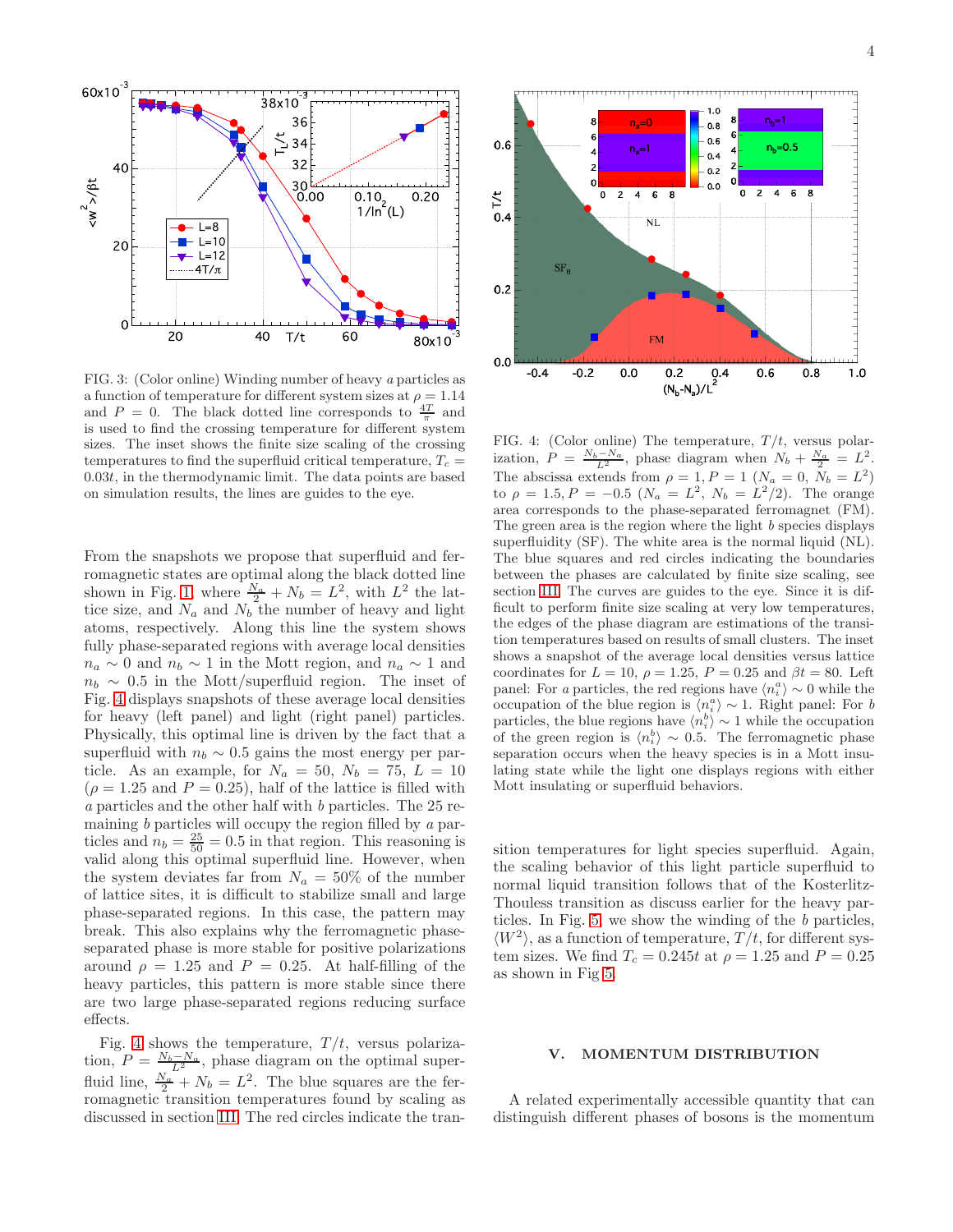

<span id="page-5-1"></span>FIG. 5: (Color online) Winding number of light b particles as a function of temperature for different system sizes at  $\rho = 1.25$ and  $P = 0.25$ . The black dotted line shows  $\frac{4T}{\pi}$  and it is used to find the crossing temperatures for different system sizes. The lowering of the superfluid density at low temperatures occurs when the system enters the ferromagnetic phase where the light species displays both superfluid and Mott behaviors. The inset shows the finite size scaling of the crossing temperatures to find the superfluid critical temperature,  $T_c = 0.245t$ , in the thermodynamic limit for the continuous transition. The data points are based on simulation results, the lines are guides to the eye.

distribution. It is defined as

$$
N(\mathbf{k}) = \frac{1}{L^2} \sum_{k,l} e^{i\mathbf{k} \cdot (\mathbf{r}_k - \mathbf{r}_l)} \langle a_k^{\dagger} a_l \rangle, \tag{4}
$$

with the momentum  $k_{x,y} = \frac{2\pi}{L}m$ ,  $m = 0, 1, ..., L-1$ . The superfluid ground state is characterized by a peak at zero momentum,  $\mathbf{k} = (0, 0)$ , while the Mott insulator phase has an uniform momentum distribution.<sup>[13](#page-7-6)[,23](#page-7-13)</sup> Fig.  $6$  displays the momentum distribution of heavy and light particles for the ferromagnetic and superfluid phases along the purple dotted line in Fig. [1.](#page-2-3) The momentum distribution at zero wavevector,  $\mathbf{k} = (0, 0)$ , and  $\beta t = 50$  as a function of polarization for heavy and light species is shown in the top panel. The momentum distribution of the heavy particles at zero momentum is small in the ferromagnetic region but large in the superfluid phase. The light particles show significantly less variation with polarization and have a value which is consistently large compared to the ferromagnetic state of the heavy particles, indicative of a superfluid state. The momentum distributions for heavy and light species for three points along the purple dotted line are shown in the bottom panels. The left panels show that for  $\rho = 1.19$  and  $P = -0.06$ , heavy and light distributions display peaks at  $\mathbf{k} = (0, 0)$  indicating superfluidity of both species. The same happens at the right panels for  $\rho = 1.48$  and  $P = 0.23$ . The middle panel at  $\rho = 1.33$  and  $P = 0.08$  displays a  $\mathbf{k} = (0, 0)$  peak



<span id="page-5-0"></span>FIG. 6: (Color online) The k-space momentum distribution for  $\beta t = 50$  and  $L = 8$ . Top panel: The momentum distribution at zero momentum  $\mathbf{k} = (0,0)$  as a function of polarization for heavy (red circles) and light (blue squares) species along the purple dotted line shown in Fig. [1.](#page-2-3) The data points are based on simulation results, the lines are guides to the eye. Bottom panels: The momentum distributions for heavy and light species for three points along the purple dotted line shown in Fig. [1.](#page-2-3) Left panel: The momentum distribution at  $\rho = 1.19$  and  $P = -0.06$  (open black square in Fig. [1\)](#page-2-3). For both  $b$  (bottom) and  $a$  (top) particles, the distributions have a peak at  $\mathbf{k} = (0, 0)$  which corresponds to superfluid behavior. Middle panel: The momentum distribution for the ferromagnetic phase at  $\rho = 1.33$  and  $P = 0.08$  (open black circle in Fig. [1\)](#page-2-3). For the b particles (bottom), the distribution has a peak at  $\mathbf{k} = (0, 0)$  which corresponds to superfluid behavior. For a particles (top), the distribution is uniform corresponding to Mott behavior. Right panel: The momentum distribution at  $\rho = 1.48$  and  $P = 0.23$  (open black triangle in Fig. [1\)](#page-2-3). For both  $b$  (bottom) and  $a$  (top) particles, the distributions have a peak at  $\mathbf{k} = (0, 0)$  corresponding to superfluid behavior.

in the momentum distribution of the light species while the momentum distribution of heavy particles is uniform. This behavior is consistent with the phase-separated ferromagnetic phase where the heavy species a becoming Mott while the light one b displays regions with Mott insulating and superfluid behaviors.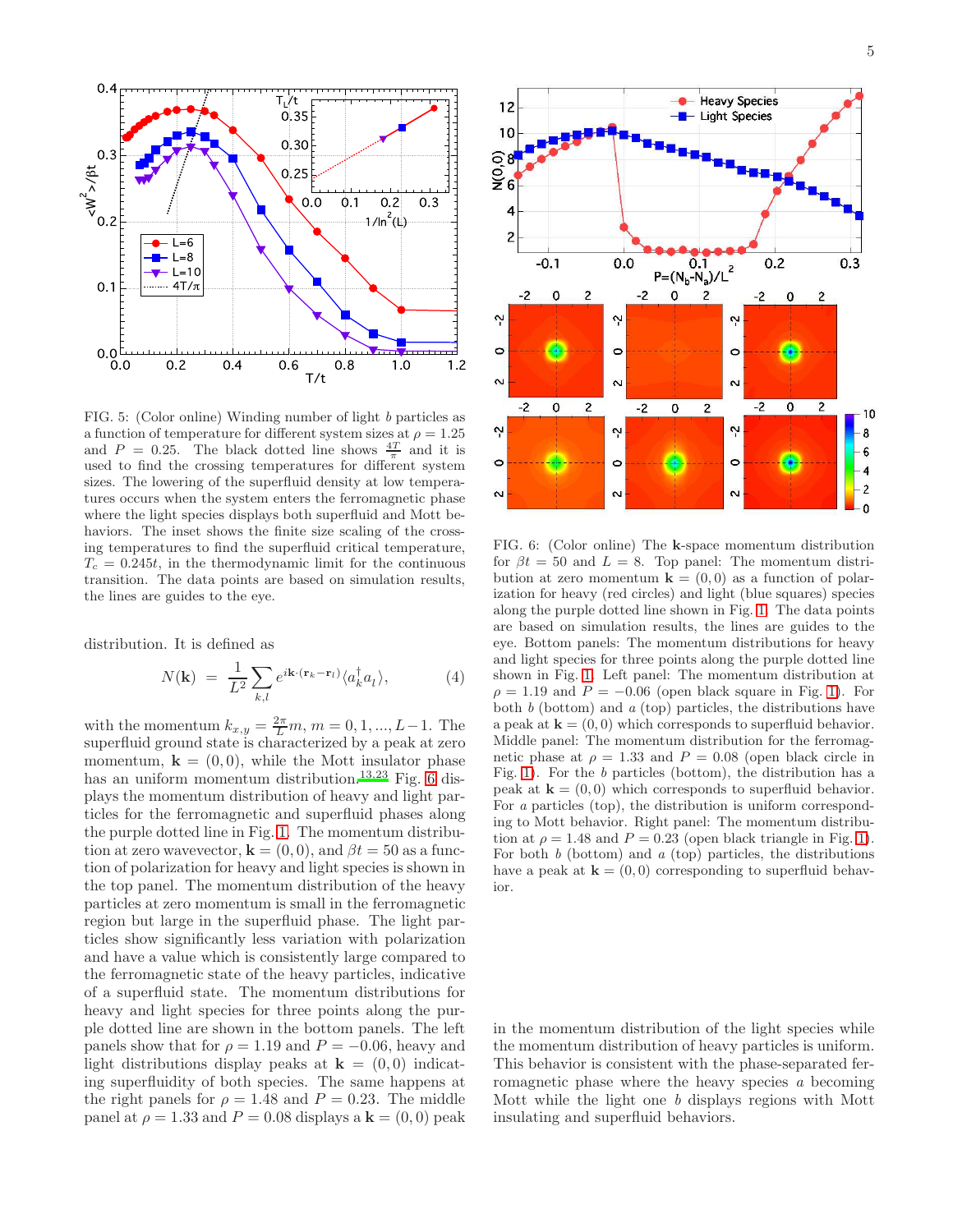

<span id="page-6-3"></span>FIG. 7: (Color online) Entropy,  $S(T)$ , for  $L = 10$ ,  $t_a = 0.08$ ,  $t_b = t = 1$ , and  $U_{ab} = 6$ , as a function of temperature,  $T/t$ , for three different combinations of total densities,  $\rho$ , and polarizations, P. The red circles show the entropy of the phaseseparated ferromagnetic phase at  $\rho = 1.25$  and  $P = 0.25$ . The blue squares display the entropy of the antiferromagnetic phase at  $\rho = 1$  and  $P = 0$ . The purple triangles show the entropy of the superfluid phase at  $\rho = 1.16$  for the non-polarized system. The data points are based on simulation results, the lines are guides to the eye.

#### <span id="page-6-1"></span>VI. ENTROPY

Reaching the low entropies and temperatures required to observe magnetically ordered or Mott insulating phases is still experimentally challenging. In the ferromagnetic phase separated region, the superfluid ordering of light b particles can carry most of the entropy, leaving the entropy of the heavy species in this phase essentially zero. Thus the ferromagnetic phase-separated phase can have large entropy. Fig. [7](#page-6-3) shows the entropy for an  $L = 10$  system calculated following Ref. [51](#page-7-34) for three different densities and polarizations,  $\rho = 1$  and  $P = 0$  (antiferromagnet),  $\rho = 1.16$  and  $P = 0$  (superfluid), and  $\rho = 1.25$  and  $P = 0.25$  (ferromagnet). The entropy of the ferromagnetic phase is greater than that of the antiferromagnetic phase and similar to that of the superfluid state, especially for low temperatures, indicating that it may be more accessible experimentally. The entropy,  $S(T)$  is calculated by integrating the internal energy per site,  $E(T)$ , as:

$$
S(\beta, n) = S(0, n) + \beta E(\beta, n) - \int_0^\beta E(\beta', n) d\beta', (5)
$$

where  $S(0, n)$  depends on the possible per site occupation of a and b particles.

## <span id="page-6-2"></span>VII. CONCLUSION

By introducing a population imbalance between the two species, we find an extended region of phaseseparated ferromagnetism in the two-dimensional twospecies hard-core bosonic Hubbard model. The average local densities show that the heavy species has Mottinsulating behavior while the light species is phase separated into both Mott insulating and superfluid regions. This phase exists for a broad range of temperatures and polarizations. In this polarized model we find the optimal superfluid line,  $\frac{N_a}{2} + N_b = L^2$ , where the system shows high transition temperatures and fully phase-separated regions at low temperatures with average local densities  $n_a \sim 0$  and  $n_b \sim 1$  on one of the regions, and  $n_a \sim 1$ ,  $n_b \sim 0.5$  on the other. This line exists because the superfluidity of light species with  $n_b \sim 0.5$  gains the most energy per particle. Further the ferromagnetic phaseseparated phase is more stable for positive polarizations around  $\rho = 1.25$  and  $P = 0.25$ . When the system deviates far from half-filling of the heavy a particles, the ferromagnetic phase vanishes since it is difficult to stabilize small and large phase-separated regions. By using finite-size scaling of ferromagnetic susceptibility ratios, we find the correlation length exponent  $\nu \approx 1$  which is consistent with a two-dimensional Ising ferromagnet. Despite its ferromagnetic order, this phase has relatively high global entropy, which suggests that its experimental observation in cold atoms should be more accessible.

#### VIII. ACKNOWLEDGMENT

This work is supported by NSF OISE-0952300 (KH, VGR and JM) and DMR-1237565 (KH and JM). Additional support was provided by the NSF EPSCoR Cooperative Agreement No. EPS-1003897 with additional support from the Louisiana Board of Regents (KMT and MJ). This work used the Extreme Science and Engineering Discovery Environment (XSEDE), which is supported by the National Science Foundation grant number ACI-1053575, and the high performance computational resources provided by the Louisiana Optical Network Initiative [\(http://www.loni.org\)](http://www.loni.org).

- <span id="page-6-0"></span><sup>1</sup> S. Yunoki, J. Hu, A. L. Malvezzi, A. Moreo, N. Furukawa and E. Dagotto,Phys. Rev. Lett. 80, 845(1998).
- <sup>2</sup> A. Moreo, S. Yunoki and E. Dagotto, Science 2034, 283

(1999).

<sup>3</sup> M. Uehara, S. Mori, C. H. Chen, S. -W. Cheong, Nature 399, 560 (1999).